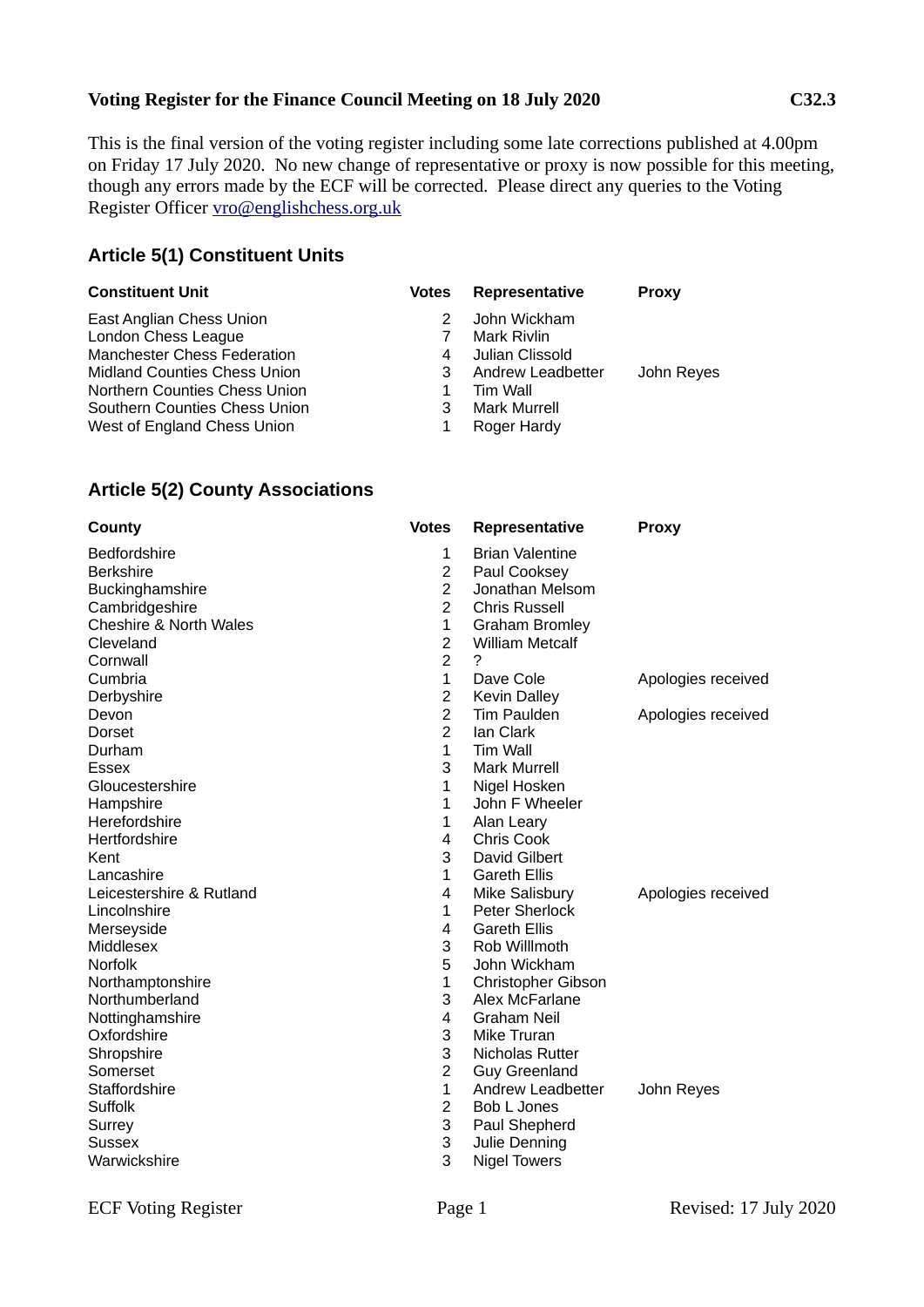# **Voting Register for the Finance Council Meeting on 18 July 2020 C32.3**

Wiltshire 1 Bev Schofield<br>
Worcestershire 1 Bev Schofield<br>
1 Bev Schofield<br>
1 Bev Schofield Worcestershire 1 Paul Sharratt<br>
Yorkshire 1 Paul Sharratt<br>
2 Steve Mann

- 
- 
- 3 Steve Mann

# **Article 5(3) Chess Leagues**

| League                                | <b>Votes</b>   | Representative          | <b>Proxy</b>        |
|---------------------------------------|----------------|-------------------------|---------------------|
| 4NCL                                  | 14             | Claire Summerscale      |                     |
| Birmingham & District League          | $\overline{7}$ | Peter Hughes            |                     |
| Blackpool & Fylde League              | $\mathbf{1}$   | <b>Michael Farthing</b> |                     |
| Bolton & District Chess League        | $\mathbf{1}$   | Pete Kobryn             | Apologies received  |
| Bournemouth & District League         | $\overline{2}$ | Ian Clark               |                     |
| Bradford & District League            | 3              | David Barlow            |                     |
| <b>Briant Poulter Chess League</b>    | 1              | Neill Cooper            |                     |
| <b>Bristol &amp; District League</b>  | 6              | Roger Hardy             |                     |
| Bronowski Trophy                      | $\mathbf{1}$   | <b>Nick Faulks</b>      |                     |
| Bury & Rochdale League                | $\mathbf{1}$   | <b>Bill O'Rourke</b>    |                     |
| Cannock & District League             | 1              | Andrew Leadbetter       | John Reyes          |
| Central Lancashire League             | $\mathbf{1}$   | <b>Bill O'Rourke</b>    |                     |
| Central London League                 | $\overline{2}$ | <b>Robert Stern</b>     |                     |
| <b>Chess 2020</b>                     | $\mathbf{1}$   | Peter Hornsby           |                     |
| Chester & District League             | $\overline{2}$ | David Robertson         |                     |
| Chiltern League                       | $\mathbf 1$    | Nigel Dennis            |                     |
| <b>City Chess Association</b>         | $\mathbf{1}$   | <b>Terry Skippen</b>    | <b>Mark Murrell</b> |
| Coventry & District League            | $\overline{2}$ | Hok Chiu                |                     |
| Croydon & District League             | $\mathbf{1}$   | Angus French            |                     |
| Darlington & District League          | $\mathbf{1}$   | Peter McKay             |                     |
| Dudley & District League              | $\mathbf{1}$   | <b>Paul Sharratt</b>    |                     |
| Exeter & District League              | $\mathbf{1}$   | <b>Tim Paulden</b>      | Apologies received  |
| Hertford & District League            | $\mathbf{1}$   | <b>Charles Willbe</b>   |                     |
| Hillingdon & District League          | 1              | Nigel Colter            |                     |
| Hull & District Chess Association     | 3              | Douglas Vleeshhouwer    |                     |
| Lancaster & Morecambe League          | $\mathbf{1}$   | Michael Farthing        |                     |
| Leamington & District League          | $\overline{2}$ | <b>Gordon Christie</b>  |                     |
| Leeds League                          | 3              | Ihor Lewyk              |                     |
| London Public Service Chess League    | $\overline{c}$ | David Gilbert           |                     |
| Mid-Sussex League                     | $\overline{c}$ | Julie Denning           |                     |
| North Circular Chess League           | $\overline{c}$ | Gary Cook               | John Reyes          |
| North Essex League                    | $\overline{2}$ | Chris Fegan             |                     |
| North Gloucestershire Chess League    | $\overline{2}$ | Nigel Hosken            |                     |
| North Staffordshire League            | 3              | Andrew Leadbetter       | John Reyes          |
| Portsmouth & District League          | $\mathbf{1}$   | John F Wheeler          |                     |
| South East Lancashire League          | $\mathbf{1}$   | John Reyes              |                     |
| South Tynedale League                 | 1              | Dave Cole               | Apologies received  |
| Southampton League                    | $\overline{c}$ | Malcolm Clarke          | Chairman            |
| Southend & District League            | $\overline{c}$ | <b>Howard Grist</b>     |                     |
| <b>Stockport Chess League</b>         | $\overline{a}$ | John Reyes              |                     |
| Stockport Rapidplay League            | 1              | John Reyes              |                     |
| Surrey Border League                  | $\overline{2}$ | Mike Gunn               |                     |
| Thames Valley League                  | 3              | <b>Huw Williams</b>     |                     |
| Thanet & East Kent Chess League       | $\overline{2}$ | Ian Hames               |                     |
| <b>Torbay League</b>                  | $\overline{2}$ | John Reyes              |                     |
| Warrington & District Chess League    | $\overline{2}$ | <b>Gareth Ellis</b>     |                     |
| <b>Wirral Chess League</b>            | $\overline{2}$ | David Farley            |                     |
| Wolverhampton & District Chess League | $\overline{2}$ | Andrew Leadbetter       | John Reyes          |
| Worcester & District League           | 1.             | <b>Paul Sharratt</b>    |                     |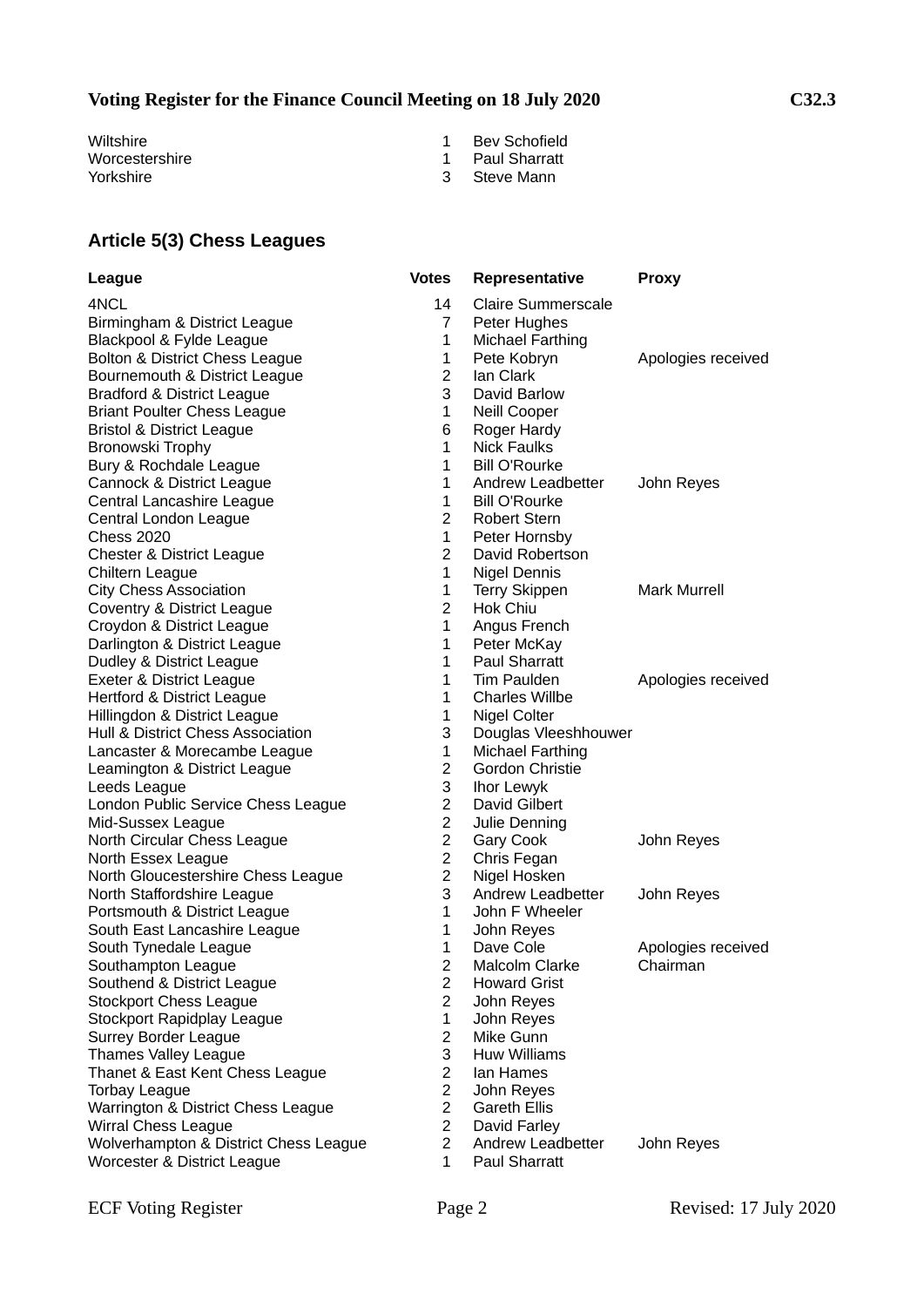# **Article 5(4) Chess Congresses**

| <b>Congress</b>                                       | <b>Votes</b>                   | <b>Representative</b>           | <b>Proxy</b>       |
|-------------------------------------------------------|--------------------------------|---------------------------------|--------------------|
| <b>Barnet Knights</b>                                 | 2                              | Rob Willmoth                    |                    |
| Berks & Bucks Congress                                | 1                              | <b>Nigel Dennis</b>             |                    |
| <b>Blackpool Chess Conference</b>                     | $\overline{2}$                 | <b>Bill O'Rourke</b>            |                    |
| <b>Bolton Easter Congress</b>                         | $\mathbf{1}$                   | Rod Middleton                   |                    |
| <b>British Rapidplay</b>                              | $\mathbf{1}$                   | <b>Brent Kitson</b>             |                    |
| <b>Bury St Edmunds Congress</b>                       | $\mathbf{1}$                   | John Wickham                    |                    |
| Castle Chess                                          | $\mathbf{1}$                   | Tony Corfe                      |                    |
| Central London Chess Congress                         | 1                              | John Sargent                    |                    |
| <b>Chess Coaching Services</b>                        | $\overline{2}$                 | Rob Willmoth                    |                    |
| <b>Chess in Schools and Communities</b>               | 4                              | Samantha Ali                    |                    |
| <b>Coulsdon Chess Fellowship</b>                      | 9                              | <b>Scott Freeman</b>            |                    |
| Crowborough Congress                                  | $\mathbf{1}$                   | Julie Denning                   |                    |
| Delancey UK Schools Chess Challenge                   | 25                             | Sarah Longson                   |                    |
| <b>Doncaster Congress</b>                             | 1                              | Steve Mann                      |                    |
| East Devon Chess Congress                             | 1                              | Sean Pope                       | John Reyes         |
| Frodsham Congress                                     | 1                              | Pat Ridley                      |                    |
| Frome                                                 | $\mathbf{1}$                   | Gerry Jepps                     |                    |
| <b>Gibraltar Masters</b>                              | 5                              | <b>Stuart Conquest</b>          |                    |
| <b>Golders Green</b>                                  | 4                              | Adam Raoof                      |                    |
| <b>Hampstead Congress</b>                             | 5                              | Adam Raoof                      |                    |
| Hastings International                                | $\overline{2}$                 | Alex McFarlane                  |                    |
| <b>Heywood Congress</b>                               | $\mathbf{1}$                   | <b>Bill O'Rourke</b>            |                    |
| Kent Junior Chess Association                         | 3                              | Simon Metcalf                   |                    |
| Kidlington Chess Tournment                            | 1                              | Mike Truran                     |                    |
| King's Place Chess Festival                           | $\mathbf{1}$                   | Adam Raoof                      |                    |
| Leek Congress                                         | $\mathbf 1$                    | Roger Edwards                   |                    |
| Leyland Congress                                      | $\mathbf{1}$                   | David Clayton                   |                    |
| London Junior Chess Championships                     | 5                              | <b>Ezra Lutton</b>              |                    |
| <b>Maidenhead Juniors</b>                             | $\overline{c}$                 | <b>Nigel Dennis</b>             |                    |
| National Chess Junior Squad                           | $\mathbf{1}$                   | Marc Shaw                       |                    |
| Northumbria Junior Chess Association                  | $\mathbf{1}$                   | <b>Tim Wall</b>                 |                    |
| Pimlico Summer Tournament                             | $\mathbf{1}$                   | <b>Robert Stern</b>             |                    |
| <b>Preston Chess Congress</b>                         | $\mathbf{1}$                   | Malcolm Peacock                 |                    |
| <b>Ribble Congresses</b>                              | $\mathbf{1}$                   | David Clayton                   |                    |
| Richmond Junior CC                                    | 3                              | Paul McKeown                    |                    |
| Scarborough Congress                                  | 2<br>$\mathbf{1}$              | Alex McFarlane                  |                    |
| South Lakes Congress                                  |                                | Dave Cole                       | Apologies received |
| Southend Easter Congress                              | $\mathbf{1}$<br>$\overline{c}$ | Gavin Hughes                    |                    |
| <b>St Albans Congress</b>                             | $\mathbf 1$                    | Ray Claret<br>Peter Taylor      |                    |
| Stockport Rapidplay<br><b>Surrey Congress</b>         | $\mathbf 1$                    | <b>Russell Granat</b>           |                    |
|                                                       |                                |                                 | Paul Shepherd      |
| Teignmouth Rapidplay<br><b>Wiltshire Junior Chess</b> | 1<br>$\mathbf{1}$              | Mark Cockerton<br>Bev Schofield |                    |
|                                                       | $\mathbf{1}$                   | Mike Truran                     |                    |
| Witney Rapidplay<br><b>Witney Weekend Congress</b>    | 1                              | Mike Truran                     |                    |
|                                                       |                                |                                 |                    |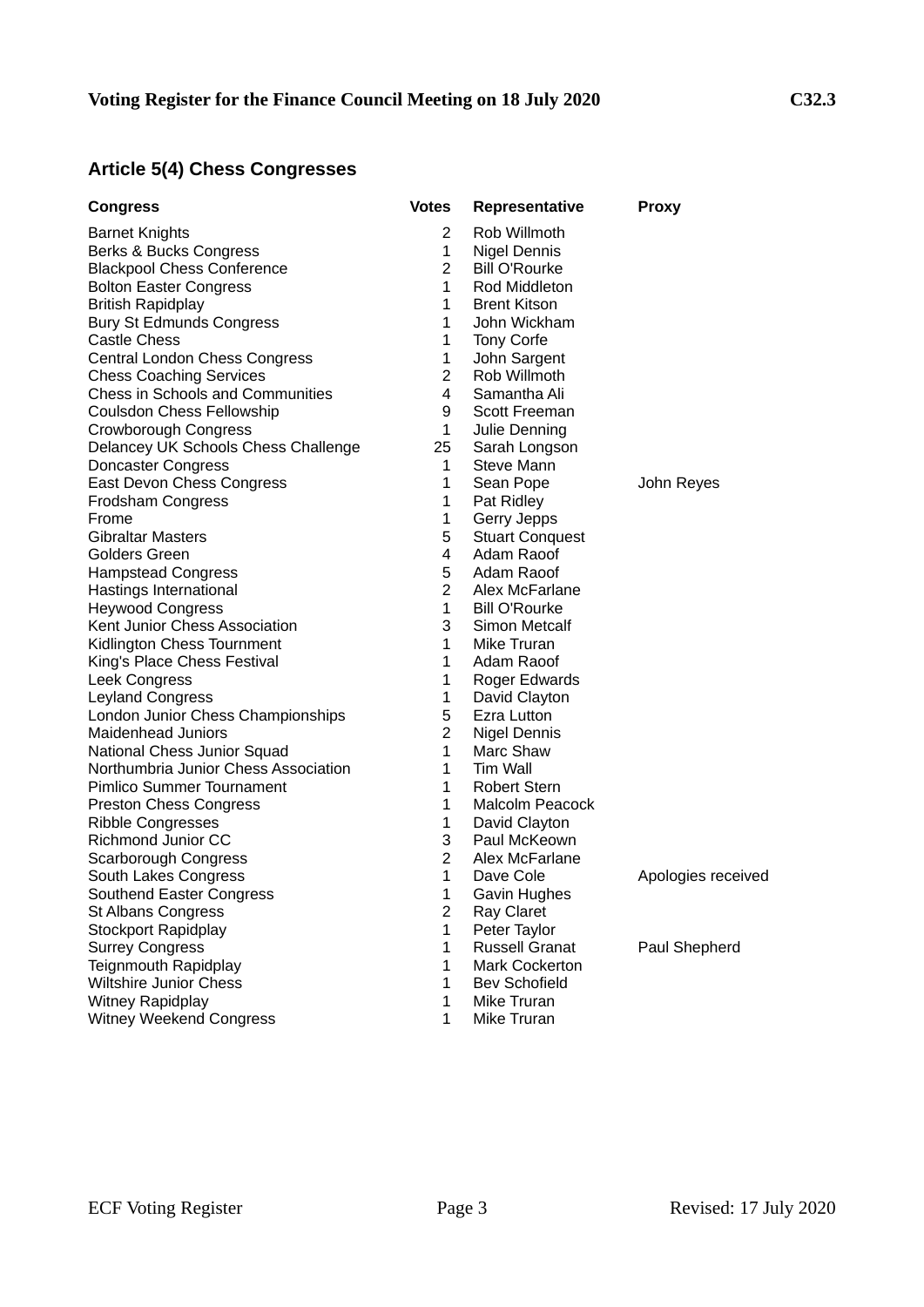# **Article (5) Other Organisations**

| Organisation                                     | <b>Votes</b> | Representative         | Proxy |
|--------------------------------------------------|--------------|------------------------|-------|
| <b>Barnstaple Chess Club</b>                     |              | Jack Rudd              |       |
| <b>Braille Chess Association</b>                 | 1            | Gerry Walsh            |       |
| <b>British Chess Problem Society</b>             | 1            | Nigel Dennis           |       |
| <b>British Universities' Chess Association</b>   |              | Alex Holowczak         |       |
| <b>Chess Arbiters' Association</b>               |              | <b>Michael Forster</b> |       |
| <b>English Deaf Chess Association</b>            |              | Alasdair MacLeod       |       |
| <b>English Primary Schools Chess Association</b> | 4            | <b>Nigel Dennis</b>    |       |
| <b>Friends of Chess</b>                          |              | Chris Majer            |       |
| National Youth Chess Association                 |              | <b>Nigel Dennis</b>    |       |

# **Article 5(6) to 5(15) Votes conferred to Office Holders**

| <b>Office</b>                        | <b>Votes</b> | <b>Representative</b> | <b>Proxy</b> |
|--------------------------------------|--------------|-----------------------|--------------|
| President                            | 1            | Dominic Lawson        |              |
| <b>Chief Executive</b>               | 1            | Mike Truran           |              |
| Non-Executive Chairman               | 1            | Julian Clissold       |              |
| Director of Finance                  | 1            | David Eustace         |              |
| Director of Home Chess               | 1            | Adrian Elwin          |              |
| Director of International Chess      | 1            | Malcolm Pein          |              |
| Director of Junior Chess & Education | 1            | Alex Holowczak        |              |
| Director of Membership               | 1            | Dave Thomas           |              |
| Director of Women's Chess            | 1            | Chris Fegan           |              |
| Non Executive Director               | 1            | Julie Denning         |              |
| Non Executive Director               | 1            | Stephen Woodhouse     |              |
| <b>Chairman of the Council</b>       | 1            | Michael Farthing      |              |
| The FIDE Delegate                    | 0            | <b>Malcolm Pein</b>   |              |
| Chairman of the Finance Committee    | 1            | Nick Faulks           |              |
| Chairman of the Governance Committee | 1            | <b>Robert Stern</b>   |              |
| Trustee                              | 1            | Ray Edwards           |              |
| Trustee                              | 1            | <b>Isabel Keen</b>    |              |
| Patrons                              | 0            | No current patrons    |              |
| The Past President                   | 0            | Vacant                |              |
| The Past Chief Executive             | 1            | Philip Ehr            |              |
| The Past Non Executive Chairman      | 0            | Vacant                |              |
| The Past Chairman of Council         | 1            | Mike Gunn             |              |

\*Holders of multiple offices are allowed only 1 vote for all offices held

### **Article 5(16) Direct Members Representatives**

| Level                  | <b>Votes</b> | <b>Representative</b> | <b>Proxy</b> |
|------------------------|--------------|-----------------------|--------------|
| <b>Vice Presidents</b> |              | Stewart Reuben        |              |
| <b>Vice Presidents</b> |              | Gerry Walsh           |              |
| Platinum               | 0            | Vacant                |              |
| Platinum               |              | John Wickham          |              |
| Gold                   | 6            | Lorin D'Costa         |              |
| Gold                   | 6            | Robert Willmoth       |              |
| Silver                 | 6            | Keith Jones           |              |
| Silver                 | 6            | John Reyes            |              |
| <b>Bronze</b>          | 6            | Angus French          |              |
| <b>Bronze</b>          | 6            | <b>Charles Higgie</b> |              |